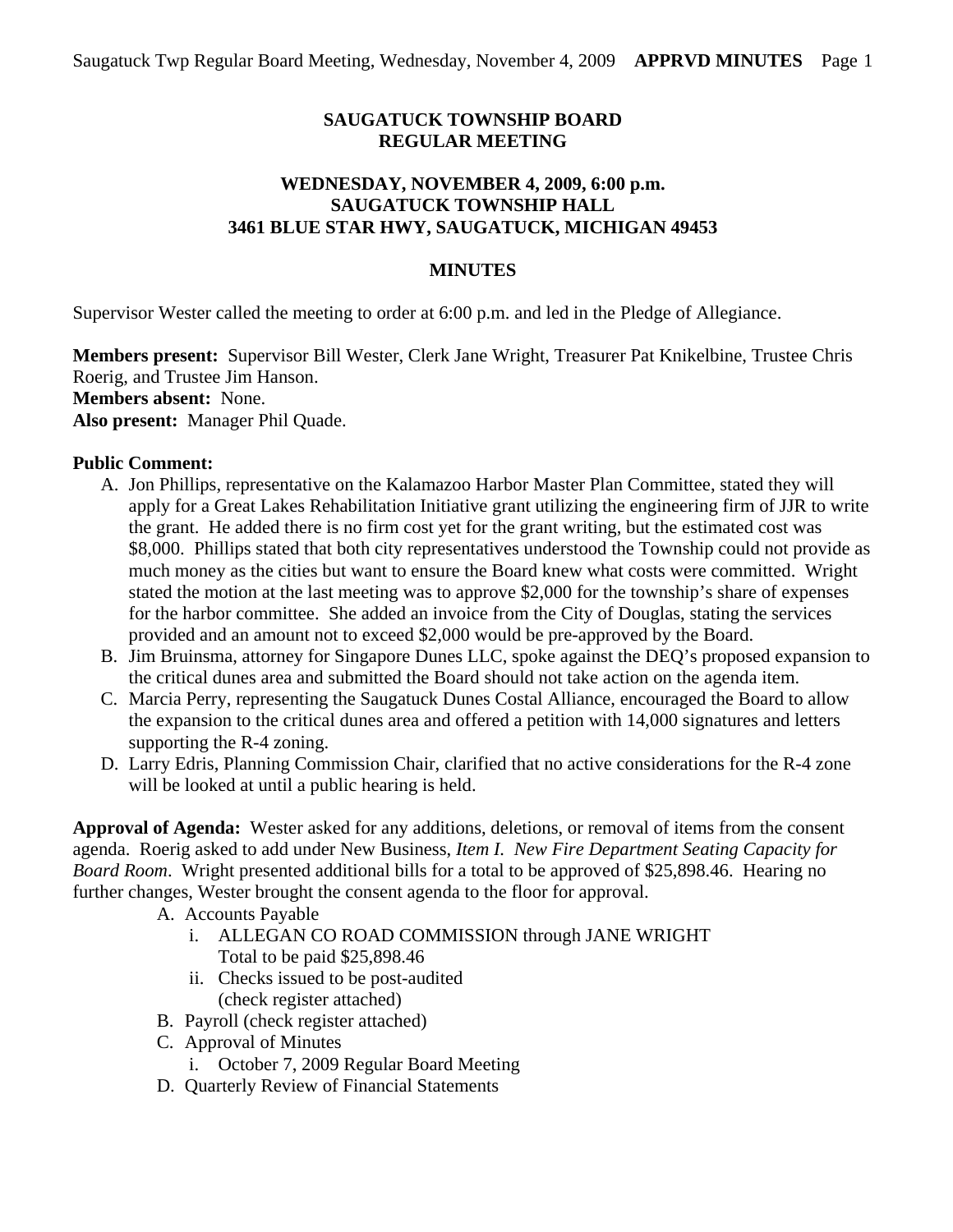# **Motion by Wright seconded by Knikelbine, to approve the agenda as amended**. Carried unanimously.

**Correspondence:** Wright submitted a faxed copy of a memo from Pat Foster where he stated the conditions set forth in the resolution allowing him visual access to the November 2008 ballots were unacceptable. Board agreed that the resolution stands.

## **Unfinished Business:** None.

## **New Business:**

- A. Proposed amendments to Chapter 12 of Code of Ordinances, Cemeteries. Manager Quade stated he would like to make a few amendments to the ordinance language to better serve the intentions of the cemetery rules and regulations. Board agreed to direct the Township Attorney to review the amendments and then address a revised cemetery ordinance after review. **Motion by Knikelbine, seconded by Hanson to authorize the manager prepare amendments to Chapter 12 of Code of Ordinances, Cemeteries and send to the Township Attorney for review and revision.** Hanson stated we need to give the Manager and Cemetery Sexton the proper tools to deal with in-district and out-of-district residents. Motion carried unanimously.
- B. Proposed DEQ expansion to the critical dunes area. Wester stated for the record he did receive a letter in opposition to the proposed expansion from Jim Bruinsma. Board discussed the option of sending the DEQ letter to the Planning Commission for review. **Motion by Roerig, seconded by Wester to pass the proposed DEQ expansion of critical dunes area to the Planning Commission for review and recommendation.** Board discussion took place and the motion carried unanimously.
- C. Proposed budget amendments. Quade asked if there were any questions in regard to the proposed amendments. Wright stated she had no questions but understands the need for further cost savings and suggested to eliminate the printing and distributing of the newsletter. She added we can still create a newsletter and distribute electronically and those people without internet access can request a hard copy be mailed to them, saving \$2,400 annually. Board agreed and discussed additional budgetary issues. **Motion by Wright, seconded by Wester that the 2010 Appropriations Act be amended with the budget amendments as presented.** Motion carried unanimously.
- D. Proposed salary re-distribution. Wester questioned reducing the allocated salary for a manager but supported an increase for the Administrative Assistant. Wright stated salaries were frozen during the budget workshops. Knikelbine felt the Administrative Assistant is worth more than what his current salary is. Roerig stated he comes from the private sector where lay offs happen and he needs a firm set of goals and objectives to see how they are being met. Additional board discussion took place and Hanson was in agreement that merit based raises need to be met with measurable goals. **Motion by Wester, seconded by Knikelbine to table the agenda item until a future date, to allow a workshop to discuss and implement employee compensation and an evaluation process.** Motion carried unanimously.
- E. 2010 Federal Poverty Guidelines. Knikelbine reported this is an annual request and there was a **Motion by Knikelbine, seconded by Roerig to adopt the 2010 Federal Poverty Guidelines as presented.** Carried unanimously.
- F. Ponderosa Nursery proposal for holiday decorating of township office. Wright presented a quote for evergreen roping and lights to be hung by Ponderosa Nursery. **Motion by Wright, seconded**